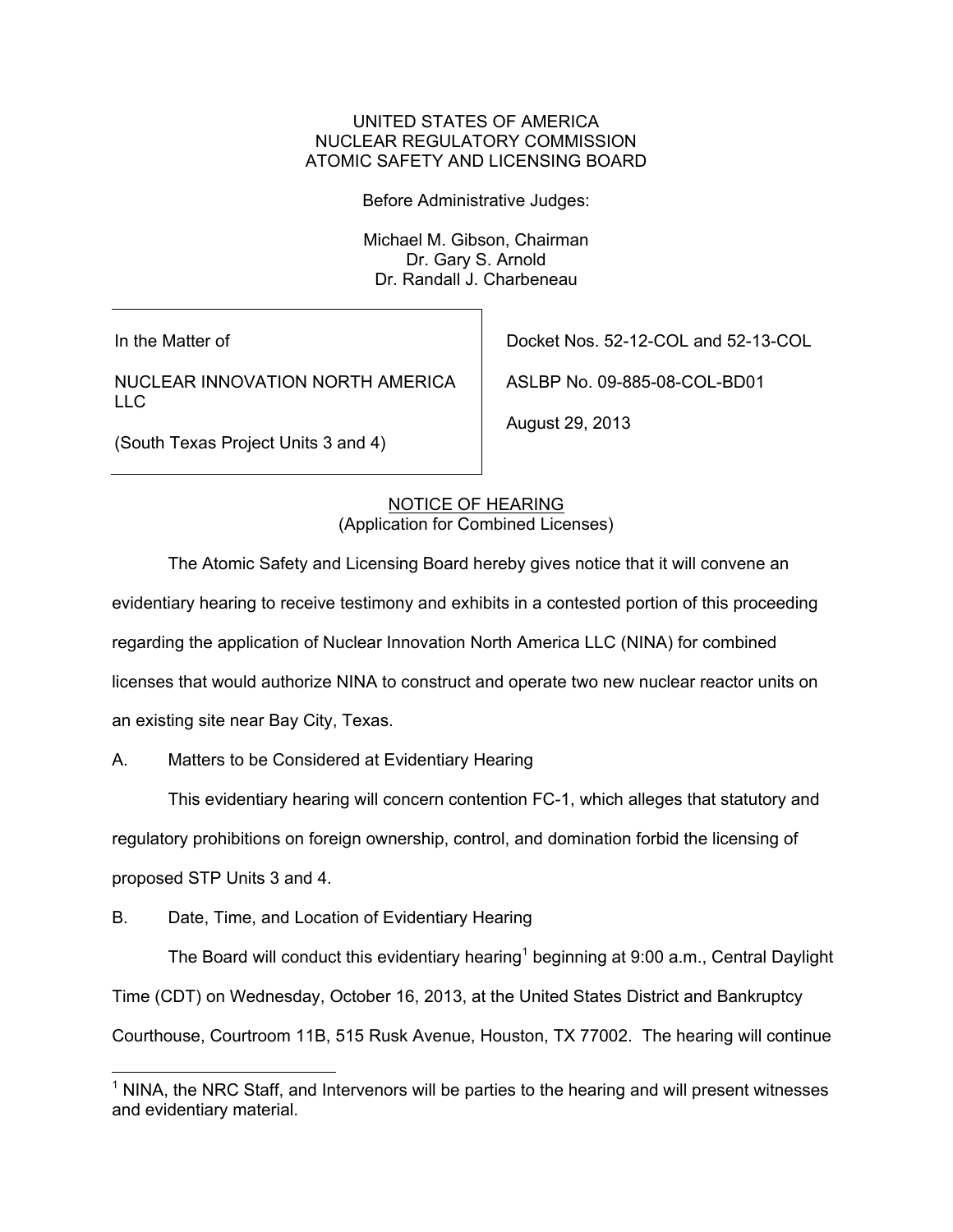on Thursday, October 17, 2013, if necessary. It will be conducted in accordance with 10 C.F.R. Part 2, Subpart L.

Any members of the public who plan to attend the evidentiary hearing are advised that security measures are employed at the entrance to the courthouse, including searches of hand carried items such as briefcases or backpacks. Due to the subject of the issue to be heard, a portion of the October hearing may be closed to the public.

C. Submitting Written Limited Appearance Statements

As provided in 10 C.F.R. § 2.315(a), any person (other than a party or the representative of a party to this proceeding) may submit a written statement setting forth his or her position on matters of concern relating to this proceeding. Although these statements do not constitute testimony or evidence, they nonetheless may help the Board or the parties in their consideration of the issues in this proceeding.

Such a written limited appearance statement may be submitted at any time and should be sent to the Office of the Secretary using one of the methods prescribed below:

Mail: Office of the Secretary Rulemakings and Adjudications Staff U.S. Nuclear Regulatory Commission Washington, D.C. 20555-0001 Fax: (301) 415-1101 (verification (301) 415-1966) E-mail: hearingdocket@nrc.gov

In addition, using the same method of service, a copy of the written limited appearance

statement should be sent to the Chairman of this Licensing Board as follows:

Mail: Administrative Judge Michael M. Gibson Atomic Safety and Licensing Board Panel Mail Stop T-3 F23 U.S. Nuclear Regulatory Commission Washington, D.C. 20555-0001 Fax: (301) 415-5599 (verification (301) 415-7332) Email: Michael.Gibson@nrc.gov and Carter.Thurman@nrc.gov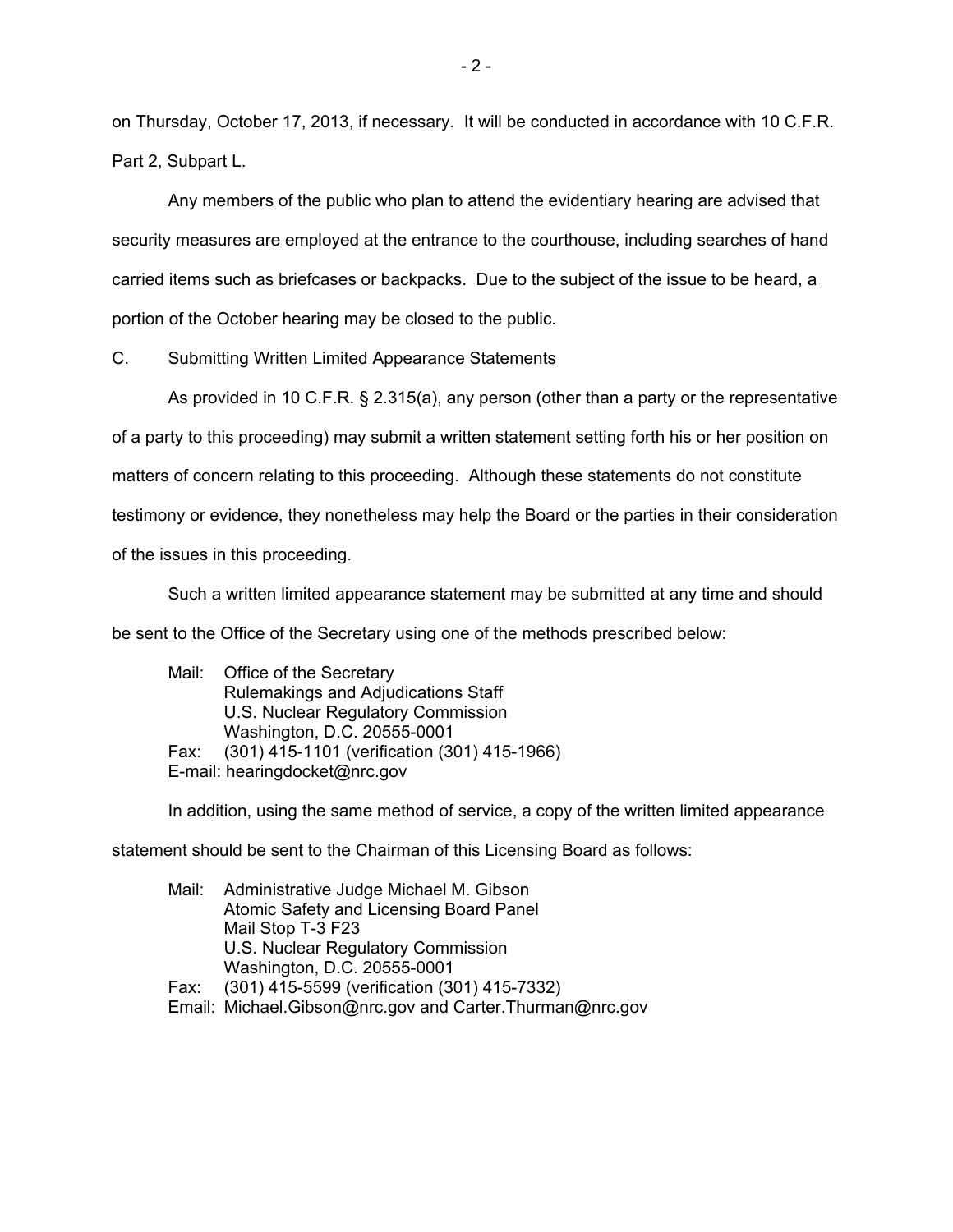D. Availability of Documentary Information Regarding the Proceeding

NINA's application and various Staff documents relating to the application are available on the NRC website at http://www.nrc.gov/reactors/new-reactors/col/south-texas-project.html.

These and other documents relating to this proceeding are available for public inspection at the Commission's Public Document Room, located at One White Flint North, 11555 Rockville Pike (first floor), Rockville, MD 20852, or electronically from the publicly available records component of NRC's document system (ADAMS). ADAMS is accessible from the NRC web site at www.nrc.gov/reading-rm/adams.html (the Public Electronic Reading Room). Persons who do not have access to ADAMS or who encounter problems in accessing the documents located in ADAMS should contact the NRC Public Document Room reference staff by telephone at (800) 397-4209 or (301) 415-4737 (available between 8:00 a.m. and 4:00 p.m., Eastern Time (ET), Monday through Friday except federal holidays), or by e-mail to pdr@nrc.gov.

It is so ORDERED.

FOR THE ATOMIC SAFETY AND LICENSING BOARD

*/RA/*

\_\_\_\_\_\_\_\_\_\_\_\_\_\_\_\_\_\_\_\_\_\_\_\_\_\_\_ Michael M. Gibson, Chairman ADMINISTRATIVE JUDGE

Rockville, Maryland August 29, 2013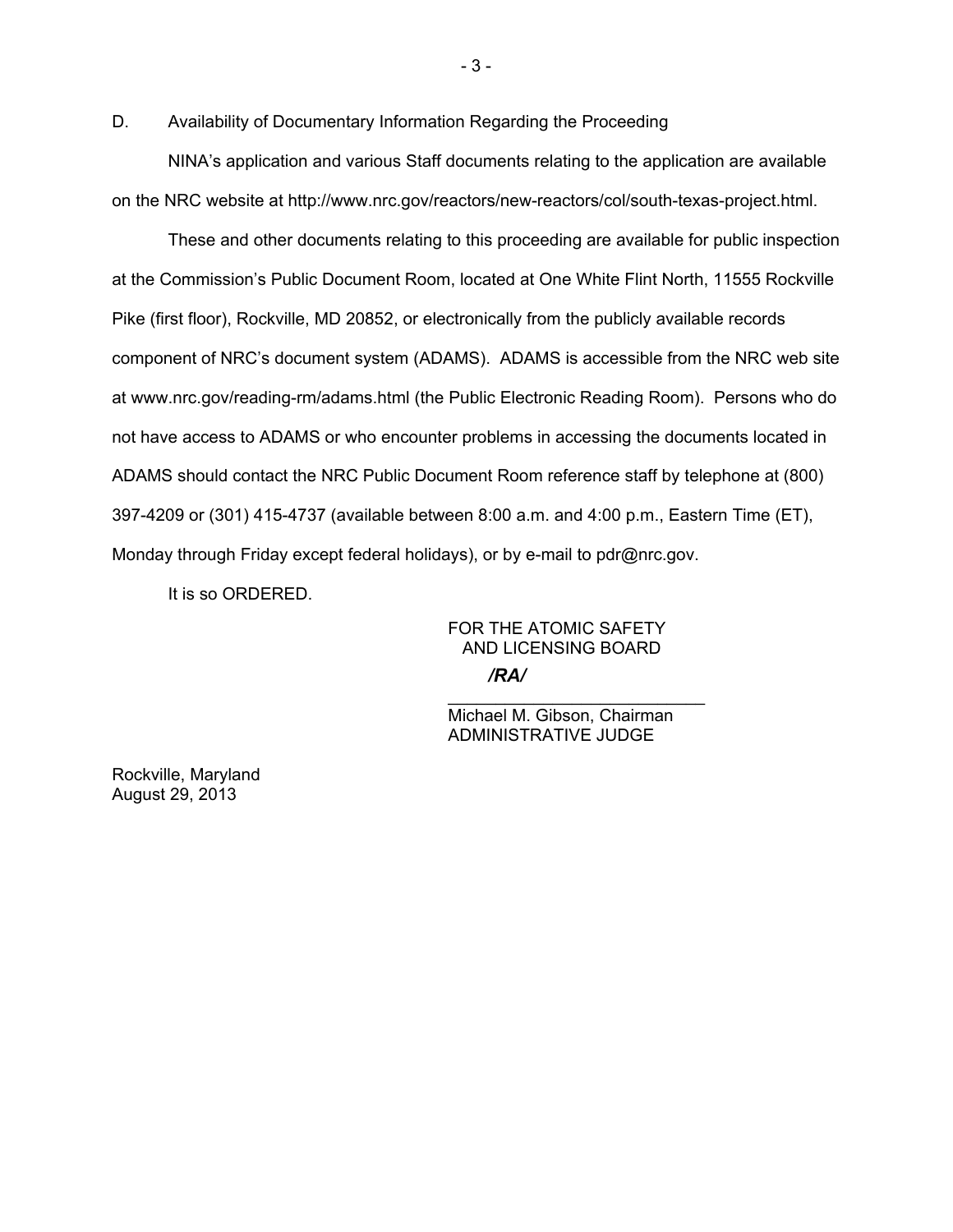## UNITED STATES OF AMERICA NUCLEAR REGULATORY COMMISSION

In the Matter of (1)

NUCLEAR INNOVATION NORTH AMERICA LLC ) Docket Nos. 52-012-COL and 52-013-COL

 $)$ 

 $)$ 

 $)$ 

) and the contract of  $\mathcal{L}$ (South Texas Project, Units 3 and 4) )

## CERTIFICATE OF SERVICE

I hereby certify that copies of the foregoing **NOTICE OF HEARING (Application for Combined Licenses)** have been served upon the following persons by the Electronic Information Exchange.

Atomic Safety and Licensing Board Panel U.S. Nuclear Regulatory Commission Mail Stop: T-3F23 Washington, DC 20555-0001

Michael M. Gibson, Chair Administrative Judge E-mail: michael.gibson@nrc.gov

Gary S. Arnold Administrative Judge E-mail: gary.arnold@nrc.gov

Randall J. Charbeneau Administrative Judge E-mail: Randall.Charbeneau@nrc.gov

Jonathan C. Eser, Law Clerk E-mail: jonathan.eser@nrc.gov

Office of Commission Appellate Adjudication U.S. Nuclear Regulatory Commission Mail Stop: O-16C1 Washington, DC 20555-0001 E-mail: ocaamail@nrc.gov

Office of the General Counsel U.S. Nuclear Regulatory Commission Mail Stop - O-15 D21 Washington, DC 20555-0001

Sara Kirkwood, Esq. Michael Spencer, Esq. Jody Martin, Esq. Anthony C. Wilson, Esq. Richard Harper, Esq. Patrick Moulding, Esq. Catherine Scott, Esq. Lloyd Clark, Esq. E-mail: sara.kirkwood@nrc.gov michael.spencer@nrc.gov jody.martin@nrc.gov anthony.wilson@nrc.gov richard.harper@nrc.gov patrick.moulding@nrc.gov catherine.scott@nrc.gov lloyd.clark@nrc.gov

OGC Mail Center : OGCMailCenter@nrc.gov

Office of the Secretary of the Commission U.S. Nuclear Regulatory Commission Mail Stop: O-16C1 Washington, DC 20555-0001 Hearing Docket E-mail: hearingdocket@nrc.gov